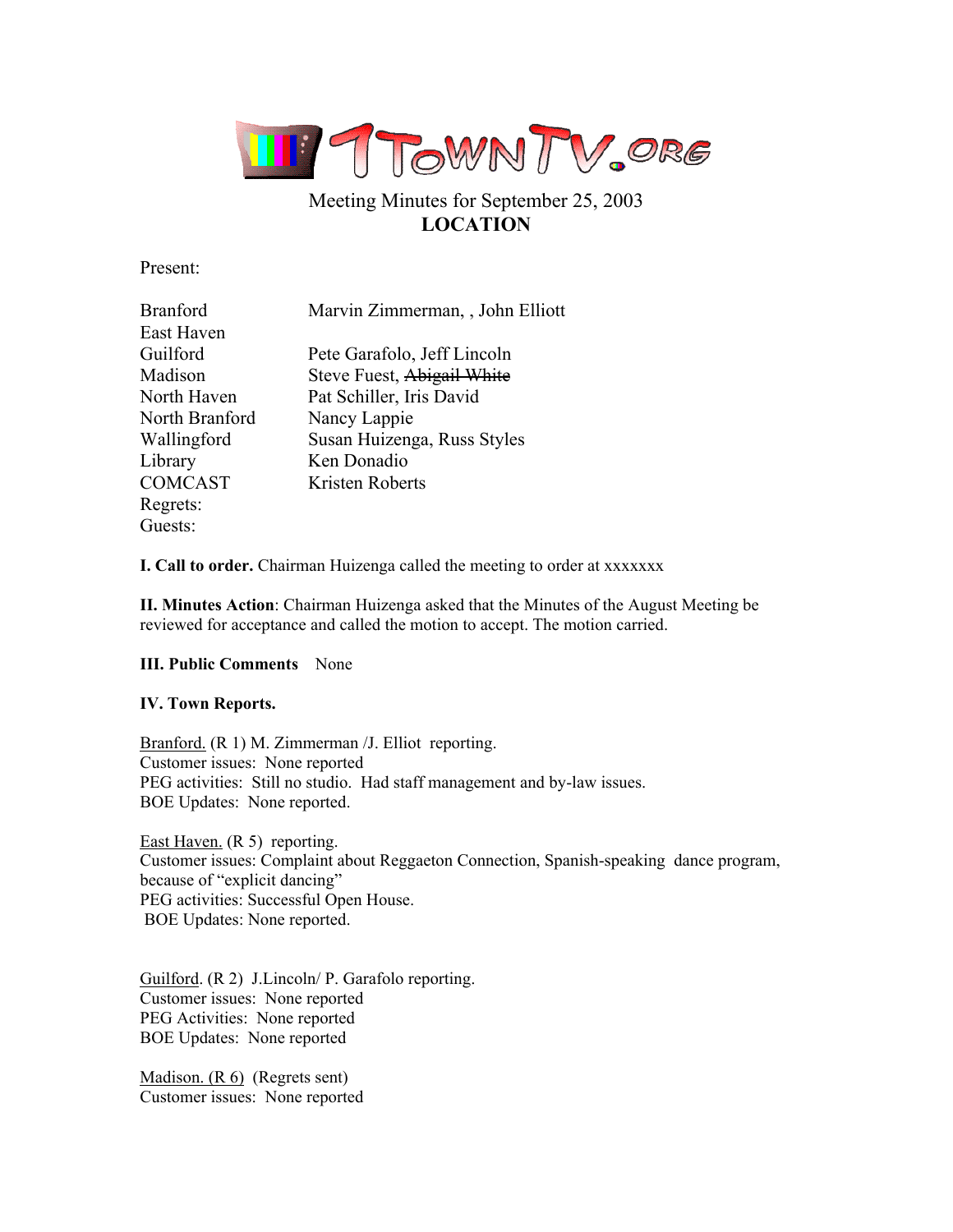PEG activities: None reported BOE Updates: None reported

North Branford. (R 7) (D. Guyer seriously ill) Customer issues: None reported PEG activities: Impressive new studio; difficulty getting participation for maintenance of corporate status BOE Updates: None reported

North Haven. (R 3) Iris David reporting. Customer issues: None reported PEG activities; None reported BOE Updates: None reported

Wallingford.(R 4) R. Styles/S. Huizenga reporting. Customer issues: None reported PEG activities: Panel suggests moving controversial children's show from prime time. History channel added to lineup BOE Updates: None reported

Library. K. Donadio reporting Libraries that don't have certain basic cable equipment may apply to Comcast for help. R. Nadralski is the Comcast contact. (See below)

#### **V. Officers' Reports.**

Chairman: Vice Chair: Treasurer: Secretary:

:

#### **VI. Committee Reports.**

Insurance Committee: None reported

Education Committee: The energy reporting. New ed coordinator R. Nadralski offered basic equipment to public and any educational facility, including public libraries. Equipment will be installed in the library/media center at no charge. Also offered to provide help in creating educational programming Information will be disseminated by this committee.

PEG Committee None reported

Outreach Committee: \_\_\_\_\_\_\_\_ reporting. Newspaper stories reported, mostly national. Also discussion about distribution of stories prior to meetings, saving only those requiring action to be addressed at meeting.

**VII. COMCAST Report.** K. Roberts reporting. Schedule given of projected availability of various new services. Staffing moving forward at Call Center in Berlin. A few complaints and